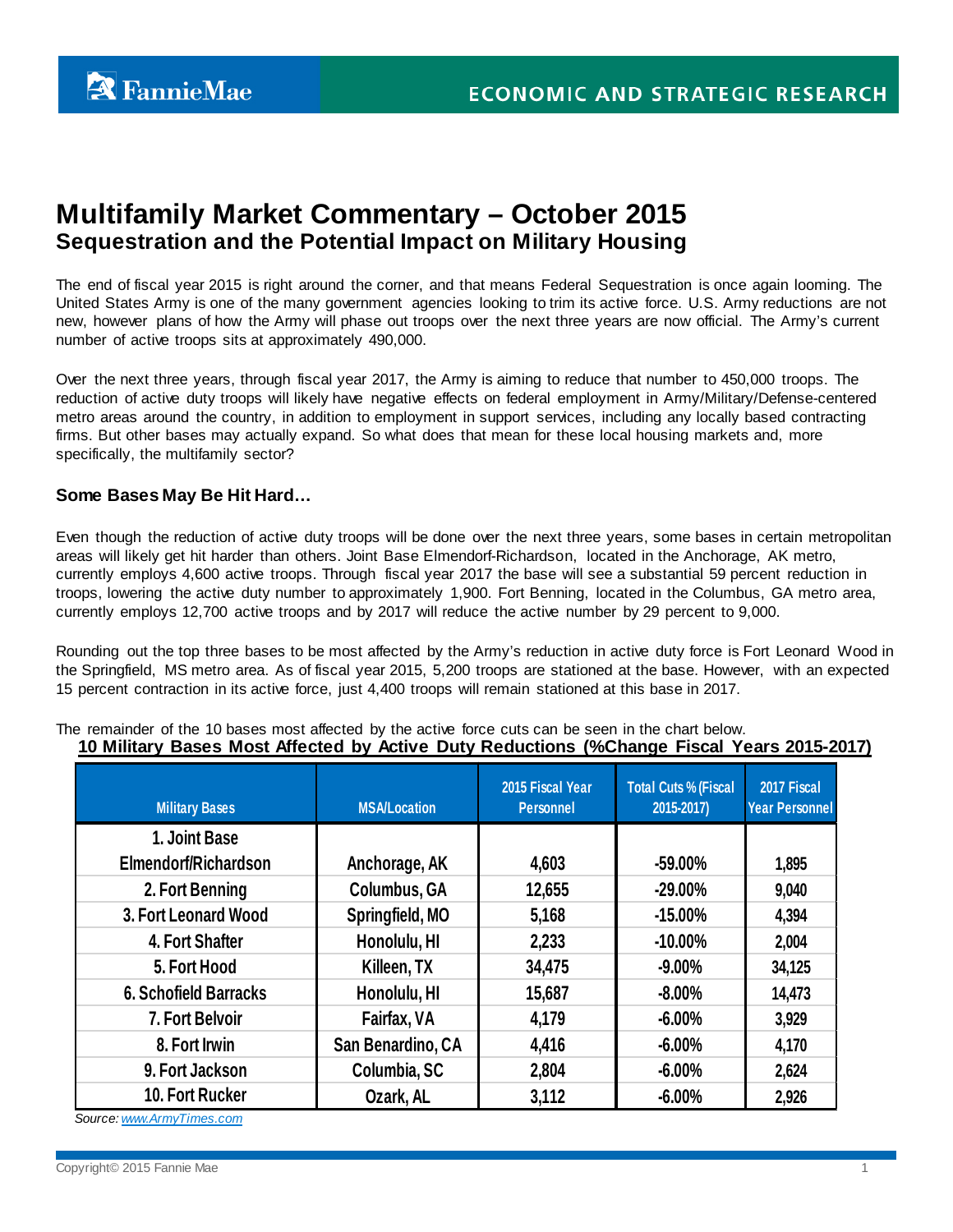# **… But Other Bases Will Actually Expand**

Of the 30 bases detailed in a July 10, 2015 article in *The Army Times* regarding the Army's active duty reductions, three bases will expand over the next three fiscal years: Fort Gordon located in Augusta, GA will expand by 1.0 percent; Fort Knox located in Louisville, KY also will expand by 1.0 percent; and Fort Meade located in Fort Meade, MD will expand by 2.0 percent.

Nevertheless, the average percentage of contraction among the 30 Army bases is 6.9 percent. The 2015 fiscal year active duty personnel and 2017 fiscal year active duty personnel for these top 30 bases are noted in the graph below.



## **Active Duty Personnel in Fiscal Year 2015 & 2017**

**Big Impact on Military Employment…**

*Source: www.ArmyTimes.com*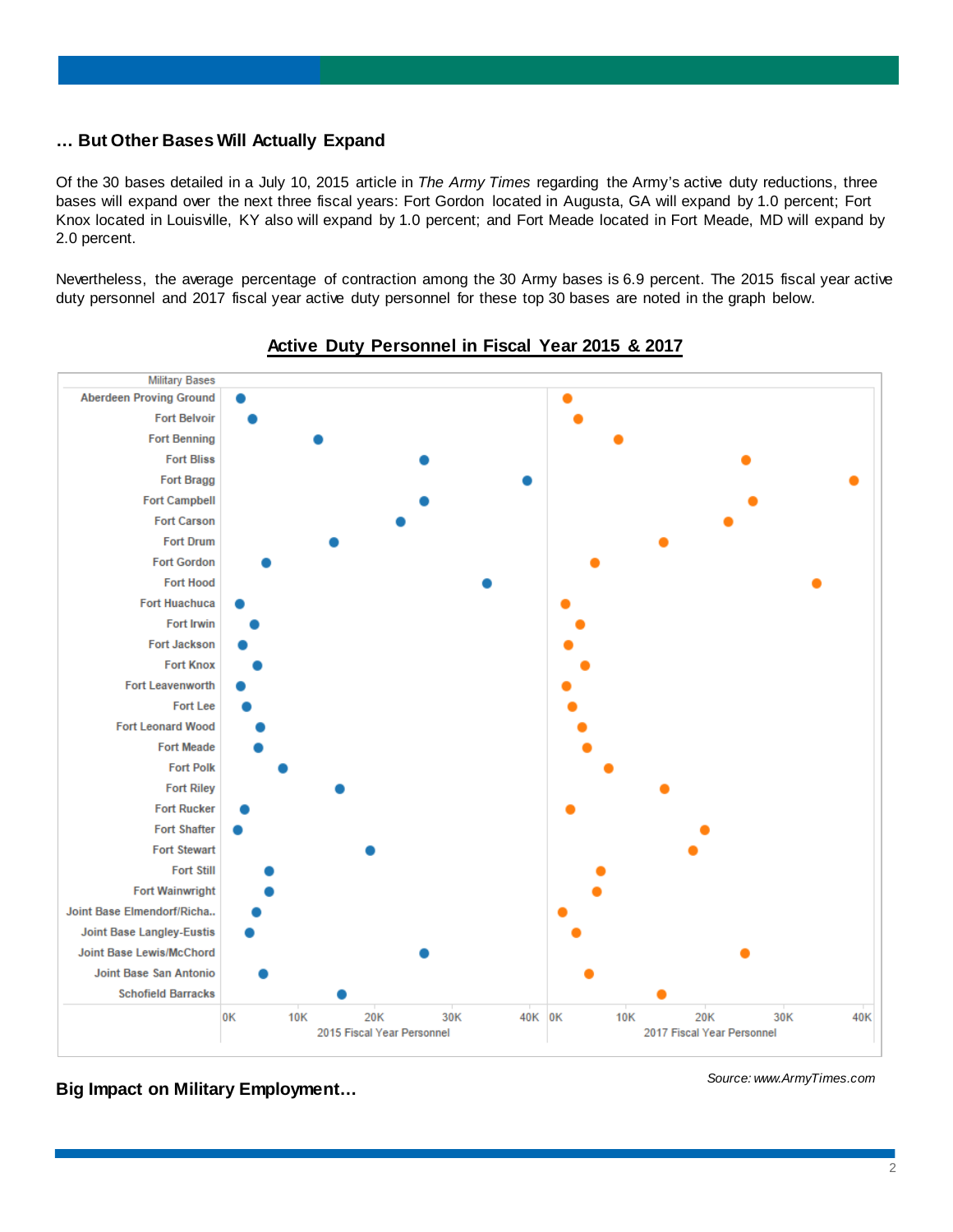The reduction in the Army's troops over the next three years will affect military employment – both civilian and non-civilian – around the country. As a result of Sequestration and Base Realignment and Closure (BRAC) looming within the near future, many of the metro areas with higher military-concentrated local economies will lose more than just active troops. A few of the 30 most military-dependent metros can be seen on the map below.

For example, Fayetteville, NC, which is home to the country's largest base, Fort Bragg, has a military employment concentration just shy of 50 percent. The metro area with the second highest military employment concentration is Jacksonville, NC, with a concentration of 47.7 percent. Rounding out the top three is Colorado Springs, CO, at approximately 40 percent.



# **Military Employment by MSA as of Q1 2015**

*Sources: BLS, Moody's Analytics*

# **…Can Mean a Big Impact on Military Housing**

While the scheduled cuts over the next three fiscal years are expected to have an impact on the multifamily housing stock within all military-dependent metros, the metros with more economic diversity should be able to replace demand once the military cuts occur.

For instance, as seen in the table below, El Paso, TX has more than 37,000 multifamily units in its inventory. Fort Bliss is the leading employer in the El Paso metro, employing nearly 27,000 people. However, the next top nine employers in the metro are spread across various industries and the total number of employees mirrors that of Fort Bliss. With that being said, demand for multifamily housing in El Paso is expected to remain stable since there is sufficient economic diversity to offset the looming losses from a reduction at Fort Bliss.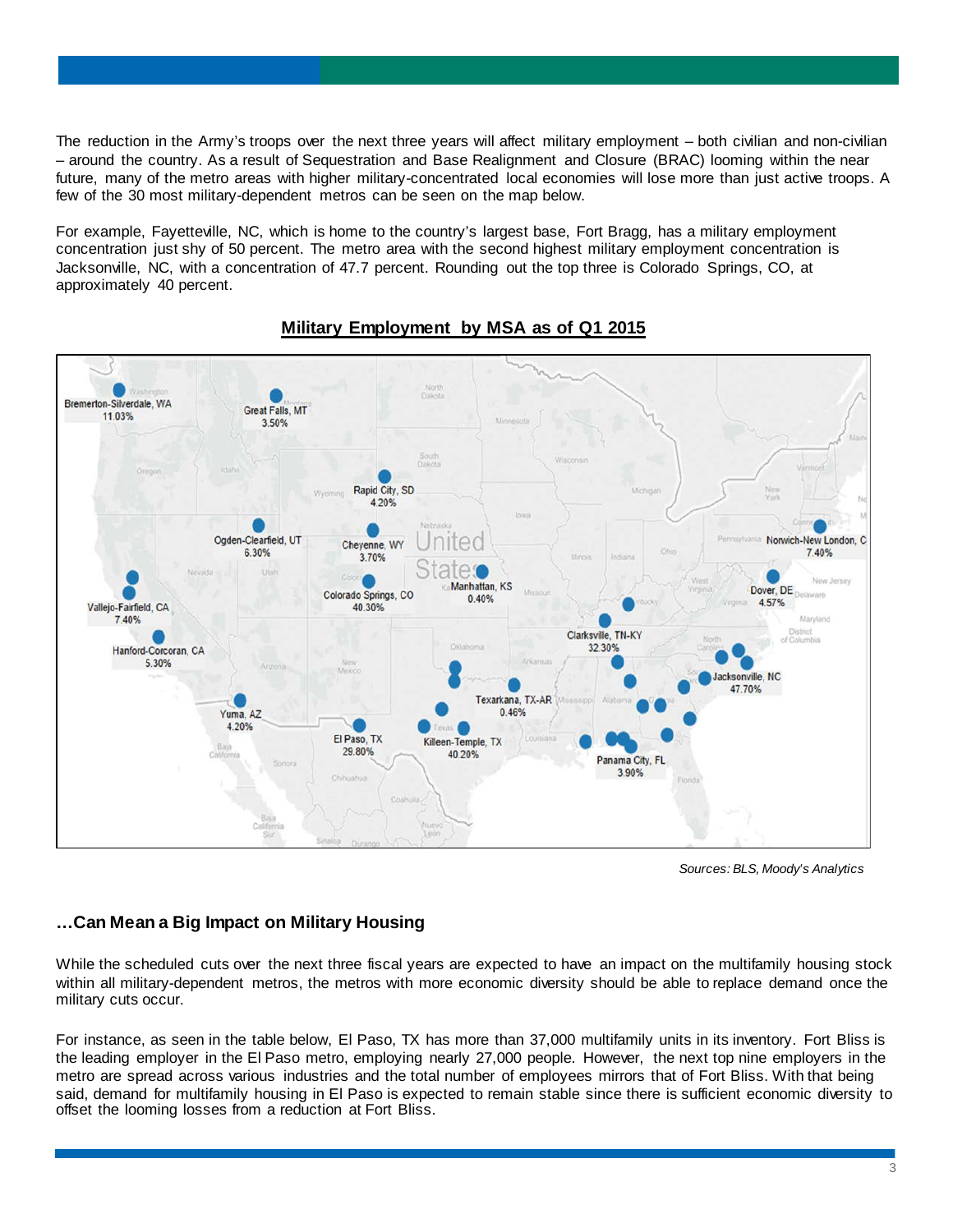Those metros whose multifamily housing demand is driven primarily by military employment are expected to struggle to replace that demand once the active duty cuts begin. For example, Fayetteville, NC has a multifamily housing inventory of nearly 15,000 units; however, approximately 48 percent of its economy is dependent on the military.

According to Moody's Analytics, Fort Bragg and Pope Air Force Base, Fayetteville's leading employers, employ nearly 62,000 workers. The next eight employers each employ fewer than 1,000 workers, highlighting the metro's lack of industrial diversity. With so much dependence on military employment, it may be difficult to replace the demand for the metro's multifamily housing sector as active duty cuts begin.

| <b>MSA</b>                            | # of MF Units | <b>Military</b><br><b>Employment</b> |
|---------------------------------------|---------------|--------------------------------------|
| El Paso, TX                           | 37,594        | 29.80%                               |
| <b>Colorado Springs, CO</b>           | 35,786        | 40.30%                               |
| Huntsville, AL                        | 15,917        | 3.30%                                |
| <b>Fayetteville, NC</b>               | 14,475        | 48.20%                               |
| <b>Columbus, GA-AL</b>                | 13,664        | 22.80%                               |
| Augusta-Richmond County, GA-SC        | 12,203        | 12.43%                               |
| Vallejo-Fairfield, CA                 | 11,374        | 7.40%                                |
| Killeen-Temple, TX                    | 10,160        | 40.20%                               |
| Gulfport-Biloxi-Pascagoula, MS        | 9,974         | 10.40%                               |
| Panama City, FL                       | 9,415         | 3.90%                                |
| <b>Pensacola-Ferry Pass-Brent, FL</b> | 7,838         | 15.70%                               |
| <b>Norwich-New London, CT</b>         | 7,312         | 7.40%                                |
| <b>Manhattan, KS</b>                  | 7,097         | 0.40%                                |
| San Angelo, TX                        | 6,801         | 3.30%                                |
| Ogden-Clearfield, UT                  | 6,531         | 6.30%                                |
| <b>Clarksville, TN-KY</b>             | 6,255         | 32.30%                               |
| <b>Bremerton-Silverdale, WA</b>       | 6,152         | 11.03%                               |
| Abilene, TX                           | 6,138         | 4.56%                                |
| <b>Wichita Falls, TX</b>              | 5,931         | 4.40%                                |
| <b>Rapid City, SD</b>                 | 5,592         | 4.20%                                |

# **Rank of Top 20 Military MSA's by Multifamily Housing Stock**

*Sources: Census Bureau: American Community Survey 2009-2013 5 Year Estimates &BLS*

# **Top Three Military Bases – Multifamily Outlook**

# **Fayetteville, NC (Fort Bragg)**

Fayetteville, NC is home to the largest military base in the country, Fort Bragg. Over the next three fiscal years, Fort Bragg is scheduled to lose 2.0 percent of its current military force. That 2.0 percent reduction is significant as Fayetteville, NC's local economy is very dependent on the base for employment. According to the Bureau of Labor Statistics, approximately 48 percent of Fayetteville's local economy is dependent on Fort Bragg and military employment. Since much of Fayetteville's local economy relies on military employment, multifamily housing demand may drop significantly in the 14,000-unit metro area.